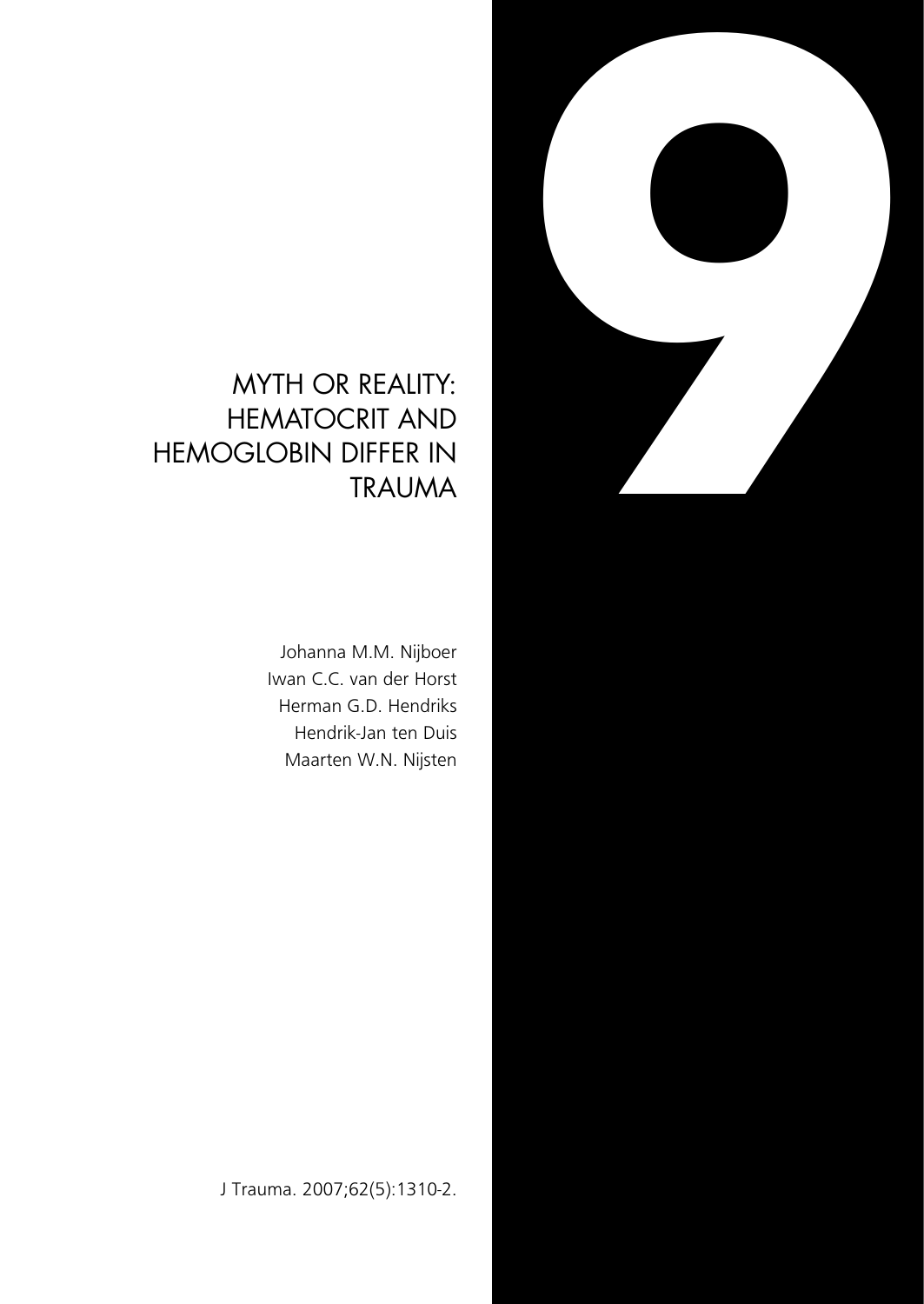# **ABSTRACT**

#### Background

Estimating blood loss in trauma patients usually involves the determination of hematocrit (Ht) or hemoglobin (Hb). However, in trauma patients, a poorly substantiated habit exists to determine both Ht and Hb in assessing acute blood loss. This suggests that Ht and Hb provide different information. Moreover, a survey of the literature showed a significant association of the subject trauma with the use of Ht. We investigated whether Ht and Hb differ in trauma patients.

#### Methods

Trauma patients with an Injury Severity Score >15 admitted from 1996 to 2004 to the University Medical Center Groningen were analyzed. All blood samples obtained during the first 7 days post-injury in which both Ht and Hb were determined were studied. Ht and Hb were measured with a Coulter Counter. The relation between Ht and Hb was analyzed with linear regression. The potential effect of hemolysis was studied by analyzing lactate dehydrogenase levels.

#### Results

In 671 patients 2,461 paired Ht levels and Hb levels were obtained. The mean Ht was  $30.9 \pm 6.9$ % (interquartile range 25.8 – 35.8%). The mean concentration of Hb was 10.4  $\pm$  2.3 g/dL (interguartile range 8.7 – 12.1 g/dL). Ht and Hb had a Pearson's R<sup>2</sup> of 0.99 and the following relations applied: Ht (%) = 2.953 x Hb (q/dL) or Hb (q/dL) = 0.334 x Ht (%). Lactate dehydrogenase was not related with Ht and Hb, indicating hemolysis was not relevant.

#### Conclusions

In a large series of trauma patients, Ht and Hb behaved as identical parameters. The idea that Ht is different from or even superior to Hb is a misconception. There is no reason for determining both Ht and Hb in trauma patients.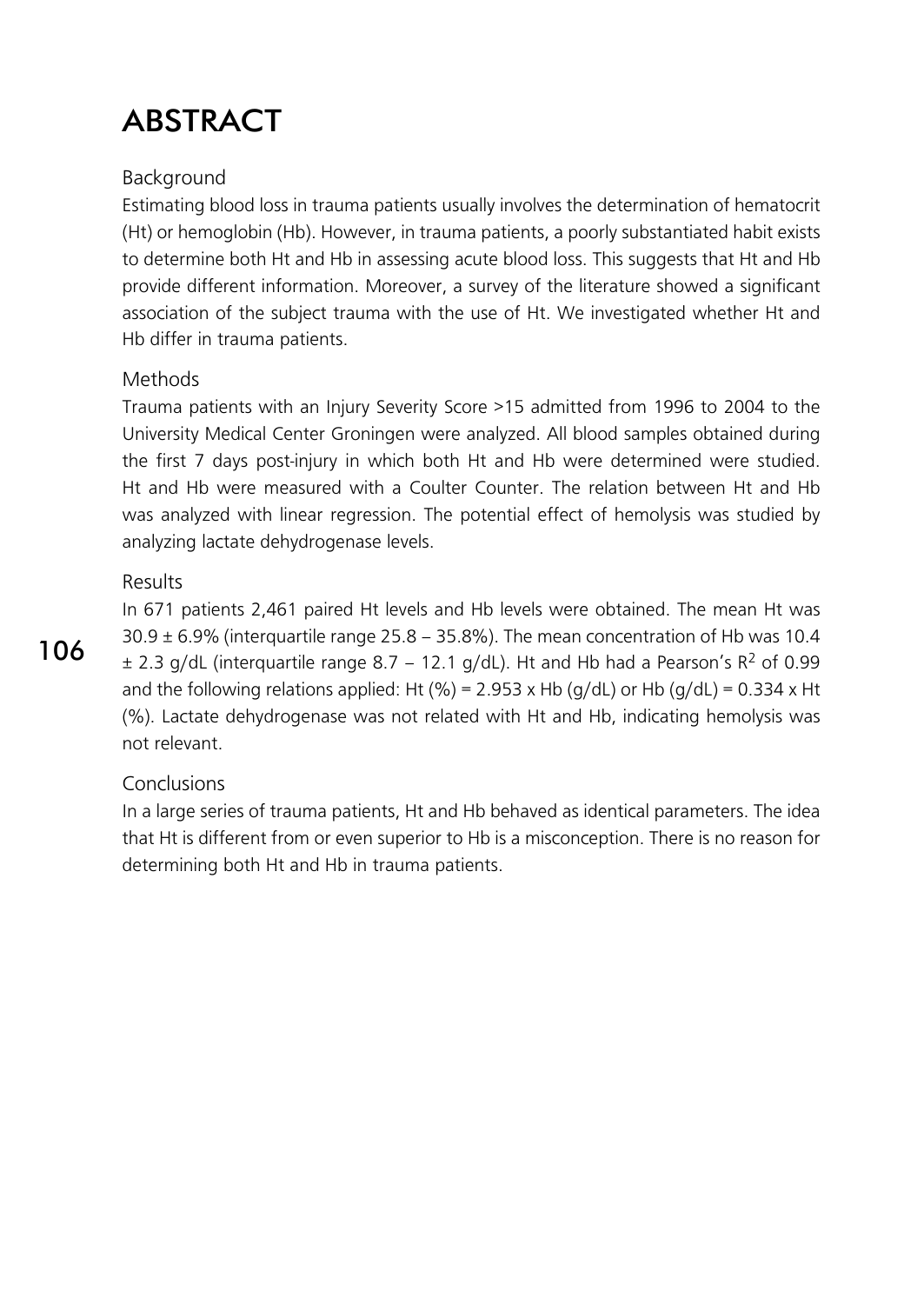## INTRODUCTION

Estimates of blood loss are often based on hematocrit (Ht) or hemoglobin (Hb) measurements. There is a longstanding custom to measure Ht and Hb together to determine blood loss in trauma patients, implying that they provide dissimilar information. However, Addison already published four decades ago that determination of both Ht and Hb is not necessary in most clinical situations<sup>1</sup>. Additionally, many physicians think Ht is more sensitive than Hb in detecting acute blood loss. This difference between Ht and Hb is alluded to by investigators who determined both values in studies on blood loss<sup>2</sup>. Exploration of PubMed-referenced articles for the keywords and text words "hematocrit", "hemoglobin", and "trauma" showed that in studies related to trauma there is a preference to use Ht in comparison with those not related to trauma (use of Ht 47% vs. 27%). In our hospital also, it is a common practice to request the measurement of both Ht and Hb in trauma patients. In this study, we tested the hypothesis that in trauma patients the determination of both Ht and Hb provides no additional information over the determination of only Ht or Hb.

### PATIENTS AND METHODS

Trauma patients with an Injury Severity Score > 15 referred to the University Medical Center Groningen, a Level I trauma center, from 1996 to 2004, were studied retrospectively. Burn patients were not treated in our center. No age restrictions were set. Hemorrhagic shock was defined as systolic blood pressure < 90 mm Hg, heart rate > 110 beats per minute, and Hb level < 8 g/dL. All Ht and Hb values that were obtained simultaneously during the first 7 days post-injury, i.e., from the same blood sample, were included in the analysis. The drawn blood was anticoagulated with disodiumethylenediamine tetra-acetic acid and tested with a Coulter Counter (Beckman-Coulter, Fullerton, CA). This apparatus determined the Hb concentration by measuring the absorption spectrum of lysed blood. To determine (nonspun) Ht, the number of red blood cells was counted and multiplied by the mean corpuscular volume that was measured by the impedance method<sup>3</sup>. Lactate dehydrogenase (LDH; reference range 114 – 235 U/L) levels were also recorded when it was determined simultaneously with Ht and Hb.

### Statistical Analysis

Data were expressed as means  $\pm$  SD, or in case of strongly skewed distributions, as medians and interquartile ranges (IQRs). The paired determinations of Ht and Hb were analyzed with a scatter plot and by linear regression analysis with the least squares method, assuming a constant of 0. Pearson's *R*2 was used as a measure of correlation between Ht and Hb. The potential relation of LDH with Ht and Hb was explored with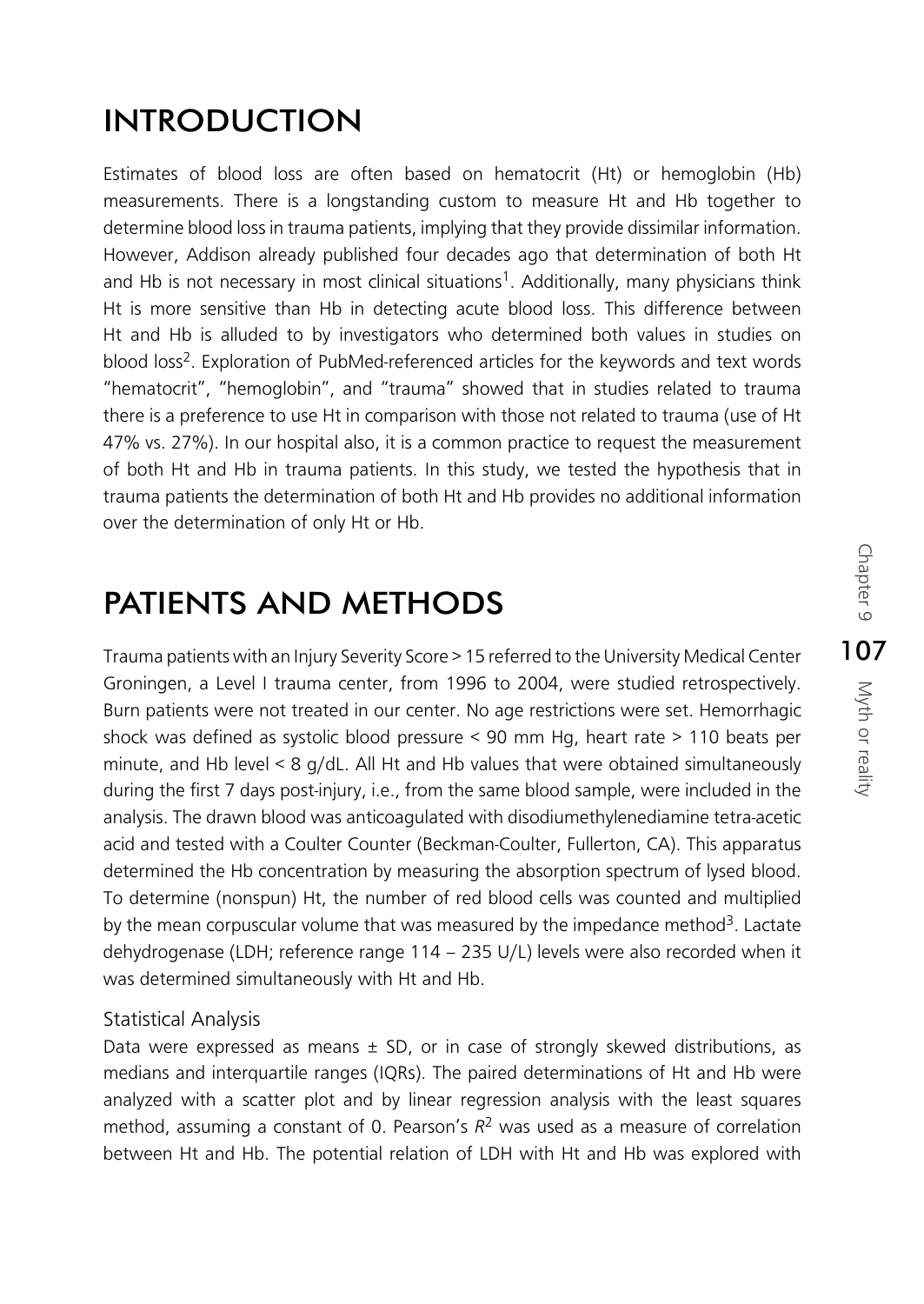multivariate linear regression. All statistical analyses were performed using the Statistical Package for the Social Sciences (SPSS Inc., Chicago, IL) version 12.0.1 for Windows.

### RESULTS

In 671 of the 730 trauma patients (92%), paired Ht levels and Hb levels had been determined. Seventy-two percent of these patients were male, with a mean age of 40  $\pm$ 22 years. One hundred and seven patients (16%) were < 18 years of age, with a median age of 13 years (IQR 7 – 16 years). No women were known to be pregnant. The vast majority (94%) suffered from a blunt injury, and 59% of the injuries were sustained in a traffic crash. The majority (73%) of patients suffered from a severe head and neck injury (Abbreviated Injury Scale Score ≥ 3). Thirty-seven patients (6%) suffered from hemorrhagic shock. The mean Injury Severity Score was  $26 \pm 10$  with a 30-day mortality of 24%.

During the first 7 days post-injury, 2,461 paired Ht and Hb values were determined. For 1,481 of these paired values, LDH was also measured in the same sample. Mean Ht was 30.8 ± 6.9% (IQR 25.8 – 35.8%). Mean Hb was 10.4 ± 2.3 g/dL (IQR 8.7 – 12.1 g/dL). Ht and Hb had a Pearson's  $R^2$  of 0.99 (Figure 1). The regression coefficient was 2.953. Therefore, the following equations apply: Ht (%) = 2.953 x Hb (q/dL) or Hb (q/dL) = 0.334 x Ht (%).

Two hundred and thirty-one patients (33%) received one or more units of red blood cell (RBC) transfusion during the first 7 days post-injury. We administered 1,363 units of RBCs, with a mean of 6 units per transfused patient. In these patients, Ht and Hb displayed the same relation as in nontransfused patients. A large fraction of LDH values were above the upper reference range, with a mean level of 503  $\pm$  419 U/L (IQR 281 – 575 U/L). However, LDH showed no relation with Ht and Hb in linear regression analysis (coefficient of 1.7x10-5, p *=* 0.123) suggesting that hemolysis did not lead to a disparity in Ht and Hb was not a relevant factor in our series.

## **DISCUSSION**

This study showed that Ht and Hb behaved as identical parameters in trauma patients. Figure 1 demonstrates that Ht and Hb correlate in all ranges, demonstrating that the idea that Ht is different from Hb is a misconception. This observation was seen in all subgroups of patients. With one-sixth of the population being younger than 18 years of age, and 18% being older than 65 years age, we think that the results are applicable for patients of all ages. The set of Ht–Hb values we analyzed represented a mix of transfused patients (with values obtained pretransfusion, during transfusion, and post-transfusion)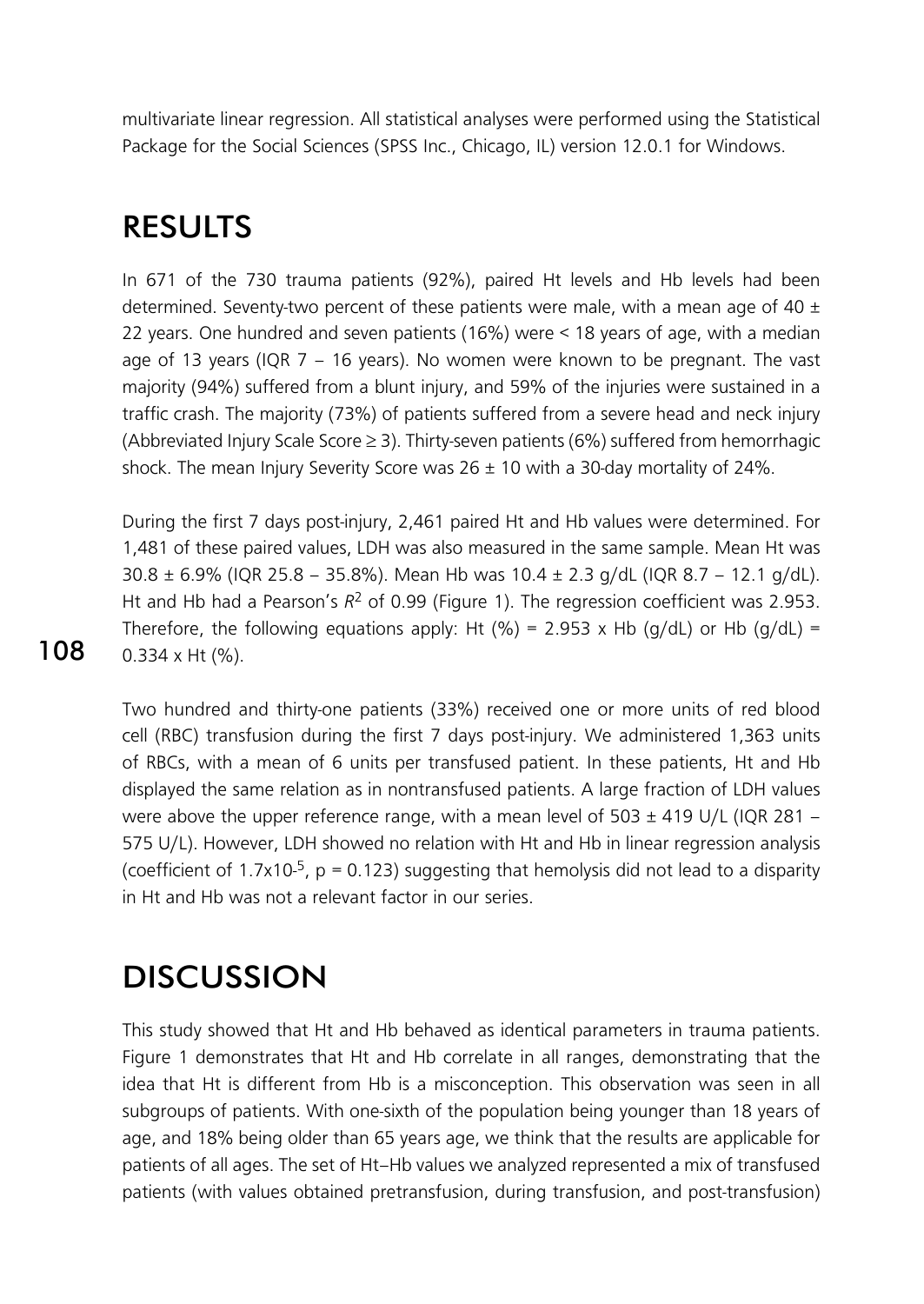and nontransfused patients. Previous publications show, per unit of transfused RBC, an increase of 1 to 1.5 g/dL of Hb and 3% of Ht<sup>4</sup>. The equilibration of Hb concentration takes approximately 15 minutes in normovolemic patients<sup>5</sup>. Apparently, in this study, RBC transfusions did not alter the nearly total correlation between Ht and Hb.

The equivalence of Ht and Hb is not surprising, since both parameters, albeit indirectly, represent the Hb concentration in blood. Virtually, all Hb in blood is contained within erythrocytes, and so the plasma Hb concentration is close to zero. Therefore, whether the amount of Hb per liter of blood is determined or the blood's volume occupied by the Hb filled erythrocytes is determined, similar information is gained. Rare exceptions are macrocytic and polycytemic anemia in which the Ht is defined by erythrocytes not containing a normal mean corpuscular Hb concentration<sup>3</sup>. In our study population, the patients apparently had very similar mean corpuscular Hb concentrations (Figure 1). Another exception that may theoretically cause a disparity between Ht and Hb is hemolysis, because the determination of Hb includes free plasma Hb in contrast to the determination of Ht. In this large series, the LDH was increased in more than 75% of the samples, but no relation was found between LDH and Ht and Hb, suggesting hemolysis was not a relevant factor.



**Figure 1**. The relation between 2,461 paired hematocrit and hemoglobin values. Pearson's  $R^2$  =  $0.99$  (p < 0.001).